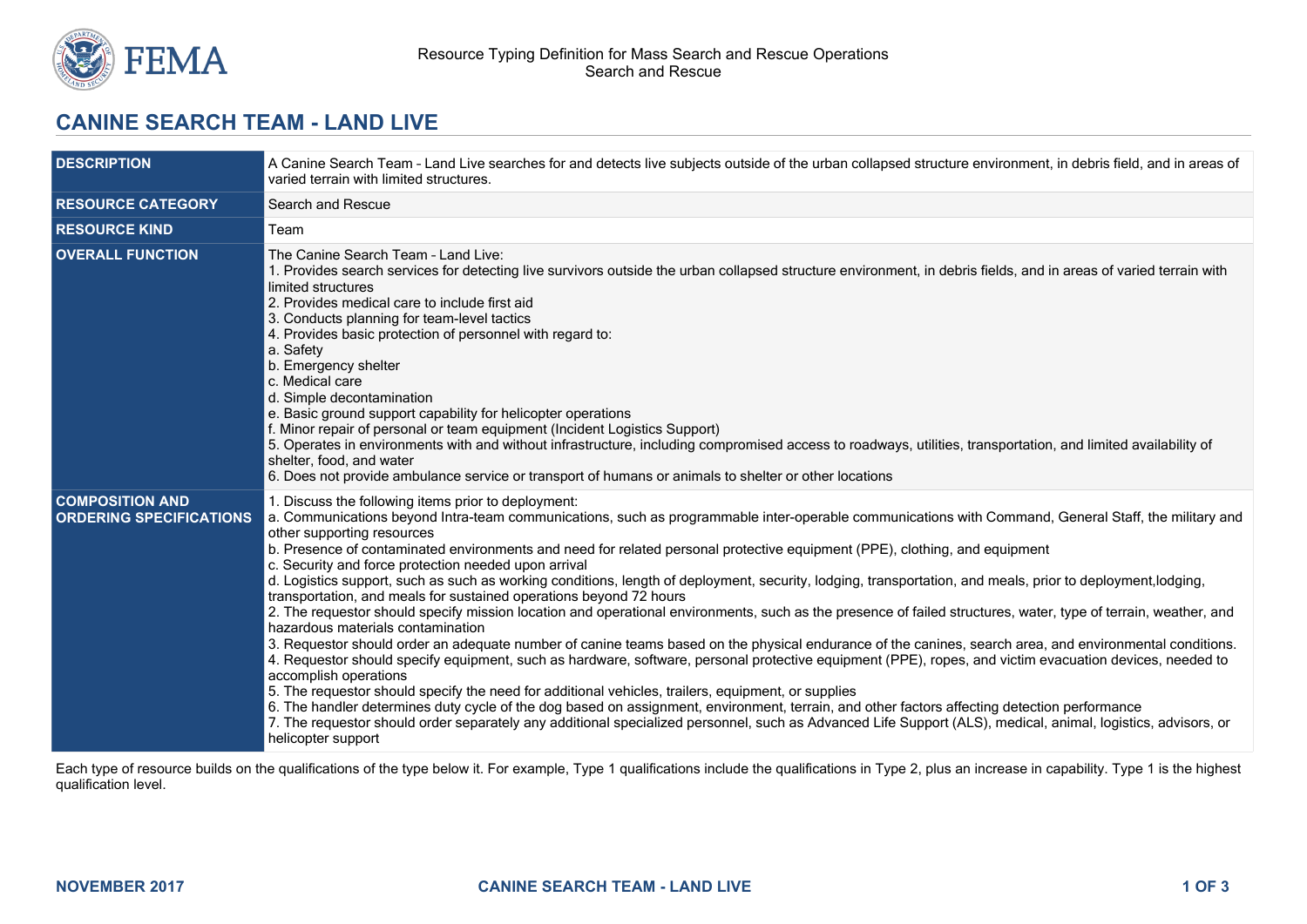

## Resource Typing Definition for Mass Search and Rescue Operations Search and Rescue

| <b>COMPONENT</b>                                                                                             | <b>SINGLE TYPE</b>                                                                                                                                                                                                                                                                                                                                    | <b>NOTES</b>                                                                                                                                                                                                                                                     |
|--------------------------------------------------------------------------------------------------------------|-------------------------------------------------------------------------------------------------------------------------------------------------------------------------------------------------------------------------------------------------------------------------------------------------------------------------------------------------------|------------------------------------------------------------------------------------------------------------------------------------------------------------------------------------------------------------------------------------------------------------------|
| <b>MINIMUM</b><br><b>PERSONNEL PER</b><br><b>TEAM</b>                                                        | $\overline{2}$                                                                                                                                                                                                                                                                                                                                        | Not Specified                                                                                                                                                                                                                                                    |
| <b>MANAGEMENT AND</b><br><b>OVERSIGHT</b><br><b>PERSONNEL PER</b><br><b>TEAM</b>                             | Not Specified                                                                                                                                                                                                                                                                                                                                         | The requestor may need to order this resource in conjunction with a National<br>Incident Management System (NIMS) typed Land SAR Team or NIMS typed<br>Mountain SAR Team, which would provide oversight.                                                         |
| <b>SUPPORT</b><br><b>PERSONNEL PER</b><br><b>TEAM</b>                                                        | 1 - NIMS Type 1 Canine Search Specialist - Land Live, with canine<br>1 - NIMS Type 1 Land SAR Technician or Mountain SAR Technician                                                                                                                                                                                                                   | Not Specified                                                                                                                                                                                                                                                    |
| <b>GENERAL FUNCTION</b><br><b>EQUIPMENT PER</b><br><b>TEAM</b>                                               | Equipment consistent with this resource's capabilities and needs to include the<br>following:<br>1. Access and search<br>2. Ground support for air operations<br>3. Base and spike camp                                                                                                                                                               | Not Specified                                                                                                                                                                                                                                                    |
| <b>PERSONAL</b><br><b>PROTECTIVE</b><br><b>EQUIPMENT (PPE)</b><br><b>EQUIPMENT PER</b><br><b>TEAM MEMBER</b> | Minimum PPE consistent with this resource's capabilities and needs, including:<br>1. Helmet<br>2. Headlamp and batteries<br>3. Eye protection<br>4. Hearing protection<br>5. Uniform / protective clothing<br>6. Gloves<br>7. Footwear<br>8. Field pack<br>9. Personal medical kit<br>10. Survival kit<br>11. Foul weather clothing<br>12. Canine PPE | PPE should be equivalent to parameters set forth in American National Standard<br>Institute (ANSI) Z359: Fall Protection Code.                                                                                                                                   |
| <b>COMMUNICATIONS</b><br><b>EQUIPMENT PER</b><br><b>TEAM MEMBER</b>                                          | 1. Portable and mobile intra-team communications<br>2. Portable radios with ground to air capability<br>3. Charger for devices<br>4. Handheld Global Positioning System (GPS) units<br>5. Two-way handheld radios<br>6. Mobile phones                                                                                                                 | 1. Intra-team and inter-team communications should be consistent with National<br>Interoperability Field Operations Guide (NIFOG).<br>2. Consider alternate forms of communication, such as satellite phones, based on<br>the mission assignment and team needs. |
| <b>TRANSPORTATION</b><br><b>EQUIPMENT PER</b><br><b>TEAM</b>                                                 | Vehicle                                                                                                                                                                                                                                                                                                                                               | Vehicle is for use in transporting team members and equipment and should be<br>capable of 4-wheel drive if necessary for conditions.                                                                                                                             |